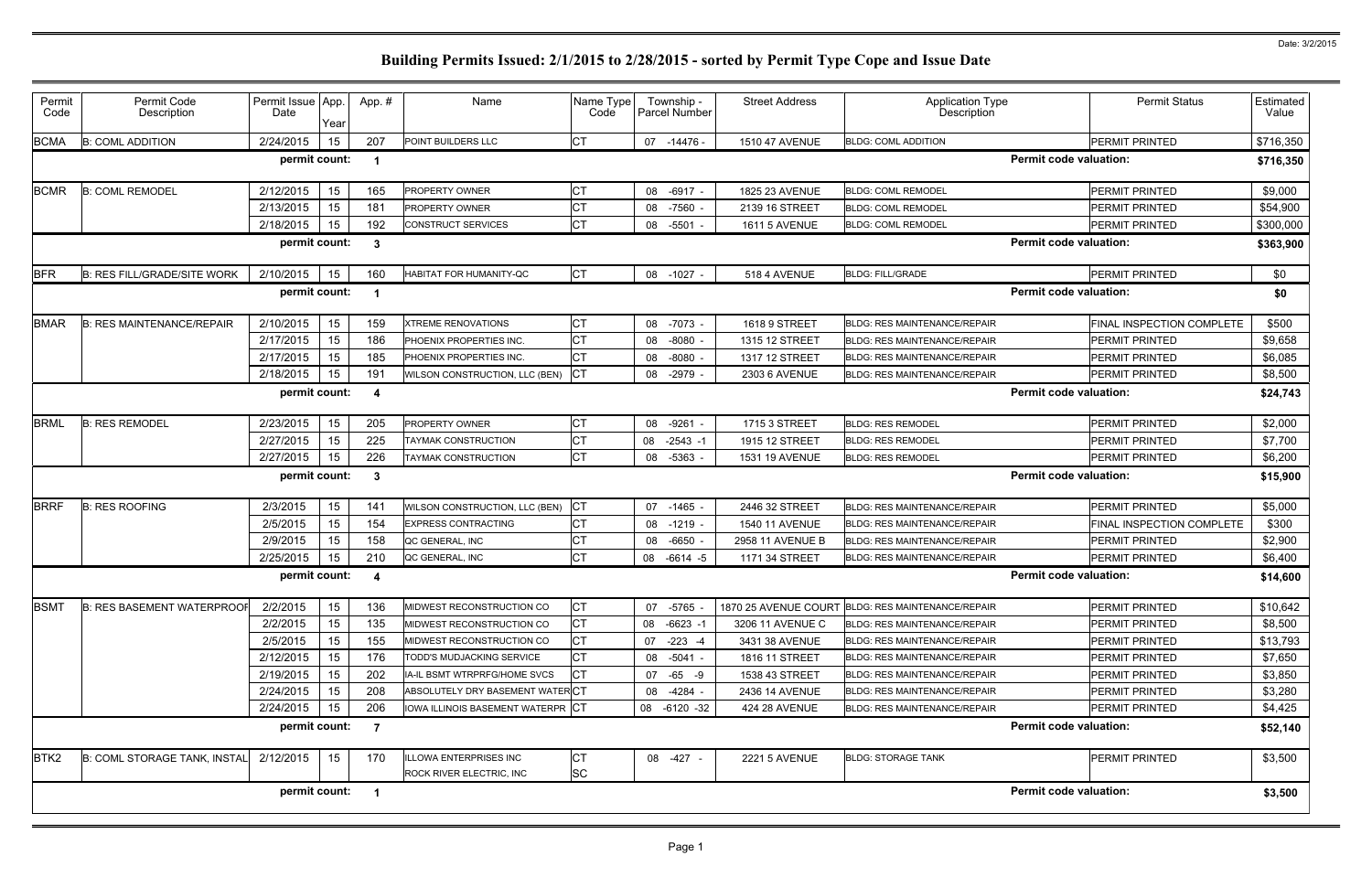| Permit<br>Code   | Permit Code<br>Description      | Permit Issue App.<br>Date | Year | App. # | Name                                                                                                                   | Name Type<br>Code                                | Township -<br>Parcel Number | <b>Street Address</b>                  | <b>Application Type</b><br>Description       | <b>Permit Status</b>      | Estimated<br>Value |
|------------------|---------------------------------|---------------------------|------|--------|------------------------------------------------------------------------------------------------------------------------|--------------------------------------------------|-----------------------------|----------------------------------------|----------------------------------------------|---------------------------|--------------------|
| <b>BWC</b>       | <b>B: WRECK COMMERCIAL BLDG</b> | 2/13/2015                 | 15   | 184    | HOLGERSSON CONTRACTING CORPOCT                                                                                         |                                                  | 08 -524                     | 2310 RIVER DRIVE                       | <b>WRECK: ALL OTHER BUILDINGS/STRUCTURES</b> | <b>PERMIT PRINTED</b>     | \$0                |
|                  |                                 | permit count:             |      | -1     |                                                                                                                        |                                                  |                             |                                        | <b>Permit code valuation:</b>                |                           | \$0                |
| DRN <sub>1</sub> | <b>ENG: CLASS 1 DRAINAGE</b>    | 2/10/2015                 | 15   | 160    | HABITAT FOR HUMANITY-QC                                                                                                | <b>CT</b>                                        | 08 -1027 -                  | 518 4 AVENUE                           | <b>BLDG: FILL/GRADE</b>                      | PERMIT PRINTED            | \$0                |
|                  |                                 | permit count:             |      |        |                                                                                                                        |                                                  |                             |                                        | <b>Permit code valuation:</b>                |                           | \$0                |
| DRN <sub>2</sub> | ENG: CLASS 2 DRAINAGE           | 2/24/2015                 | 15   | 207    | POINT BUILDERS LLC                                                                                                     | Iст                                              | 07 -14476 -                 | 1510 47 AVENUE                         | <b>BLDG: COML ADDITION</b>                   | PERMIT PRINTED            | \$716,350          |
|                  |                                 | permit count:             |      | -1     |                                                                                                                        |                                                  |                             |                                        | <b>Permit code valuation:</b>                |                           | \$716,350          |
| <b>EC</b>        | E: COML ELECTRICAL              | 2/3/2015                  | 15   | 143    | RGS ELECTRIC COMPANY                                                                                                   | <b>CT</b>                                        | 07 -11374 -                 | 3630 43 STREET                         | ELEC: SERVICE                                | <b>PERMIT PRINTED</b>     | \$0                |
|                  |                                 | 2/3/2015                  | 15   | 37     | ARCO CONSTRUCTION COMPANY INCCT<br><b>SCHEBLER COMPANY</b><br>RYAN AND ASSOCIATES, INC<br>TRI-CITY ELECTRIC COMPANY    | <b>SC</b><br><b>SC</b><br><b>SC</b>              | 07 -14857 -                 | 900 43 AVENUE                          | BLDG:RES/NEW, 5+ FAMILY DWELLING             | PERMIT PRINTED            | ,,,,,,,,,,,,,,,,,  |
|                  |                                 | 2/11/2015                 | 14   | 2107   | <b>EMERY CONSTRUCTION</b><br>ART-O-LITE ELECTRIC CO                                                                    | <b>CT</b><br><b>SC</b>                           | 07 -4932                    | 4512 23 AVENUE                         | <b>BLDG: COML REMODEL</b>                    | <b>PERMIT PRINTED</b>     | \$13,000           |
|                  |                                 | 2/12/2015                 | 15   | 170    | <b>ILLOWA ENTERPRISES INC</b><br>ROCK RIVER ELECTRIC, INC                                                              | Iст<br><b>SC</b>                                 | 08<br>-427                  | <b>2221 5 AVENUE</b>                   | <b>BLDG: STORAGE TANK</b>                    | <b>PERMIT PRINTED</b>     | \$3,500            |
|                  |                                 | 2/25/2015                 | 14   | 2622   | JEFF HAY FRAMING AND REMODELIN CT<br>Q.C. HEATING AND AIR CONDITION<br>TOUM PLUMBING<br>LOVE ELECTRIC OF THE QUAD CITI | <b>SC</b><br><b>SC</b><br><b>SC</b>              | 07 -999                     | 2325 46 STREET                         | <b>BLDG: COML REMODEL</b>                    | <b>PERMIT PRINTED</b>     | \$92,000           |
|                  |                                 | 2/25/2015                 | 15   | 211    | KOEHLER ELECTRIC INC, J W                                                                                              | СT                                               | 08 -5565                    | 415 13 STREET                          | ELEC: WIRING, MISC                           | PERMIT PRINTED            | \$0                |
|                  |                                 | permit count:             |      | 6      |                                                                                                                        |                                                  |                             |                                        | <b>Permit code valuation:</b>                |                           | \$1,188,500        |
| ER               | E: RES ELECTRICAL               | 2/2/2015                  | 15   | 134    | ADVANTAGE ELCTRL SERVICES INC                                                                                          | CТ                                               | 07 -65 -7                   | 1511 44 STREET                         | ELEC: WIRING, MISC                           | <b>PERMIT PRINTED</b>     | \$0                |
|                  |                                 | 2/2/2015                  | 15   | 119    | PROPERTY OWNER<br>PROPERTY OWNER<br>PIPECO INC                                                                         | <b>SC</b><br><b>SC</b>                           | 08 -6082                    | 3220 15 STREET C                       | <b>BLDG: RES REMODEL</b>                     | FINAL INSPECTION COMPLETE | \$2,080            |
|                  |                                 | 2/3/2015                  | 15   | 142    | HUNTER ELECTRIC & HOME MAINT                                                                                           | СŢ                                               | 07 -8269 -                  | 3602 15 STREET                         | <b>ELEC: REMODEL</b>                         | <b>PERMIT PRINTED</b>     | \$0                |
|                  |                                 | 2/4/2015                  | 15   | 144    | TRI-CITY ELECTRIC COMPANY                                                                                              | СT                                               | 08 -5105 -                  | 2520 15 AVENUE                         | ELCT: ELCT MTR RECONNCT AFTER 6 MONTHS       | <b>PERMIT PRINTED</b>     | \$0                |
|                  |                                 | 2/6/2015                  | 15   | 156    | CAMPBELL ELECTRIC                                                                                                      | СT                                               | $-4007 -$<br>08             | 202 44 STREET                          | <b>ELEC: SERVICE</b>                         | <b>PERMIT PRINTED</b>     | \$0                |
|                  |                                 | 2/9/2015                  | 15   | 112    | LARSEN KLAUER BUILDERS LTD<br>MAHIEU ELECTRIC CO INC<br><b>ERICKSON PLUMBING</b>                                       | СT<br><b>SC</b><br><b>SC</b>                     | 07 -12137 -                 | 3145 45 STREET                         | <b>BLDG: RES REMODEL</b>                     | <b>PERMIT PRINTED</b>     | \$14,000           |
|                  |                                 | 2/9/2015                  | 15   | 89     | ZELNIO CONSTRUCTION, JOHN<br><b>CRUZ PLUMBING</b><br>MAHIEU ELECTRIC CO INC<br><b>B &amp; W TIN SHOP</b>               | <b>CT</b><br><b>SC</b><br><b>SC</b><br><b>SC</b> | 07 -2795 -6                 | 3614 33 STREET DRIVE BLDG: RES REMODEL |                                              | <b>PERMIT PRINTED</b>     | \$19,900           |
|                  |                                 | 2/9/2015                  | 15   | 157    | TRI-CITY ELECTRIC COMPANY                                                                                              | <b>CT</b>                                        | 08 -5105 -                  | 2520 15 AVENUE                         | ELEC: SERVICE                                | <b>PERMIT PRINTED</b>     | \$0                |
|                  |                                 | 2/11/2015                 | 15   | 163    | THADDEUS H ELECTRIC INC                                                                                                | IСТ                                              | 08 -2950 -                  | 1810 10 STREET                         | ELEC: SERVICE                                | <b>PERMIT PRINTED</b>     | \$0                |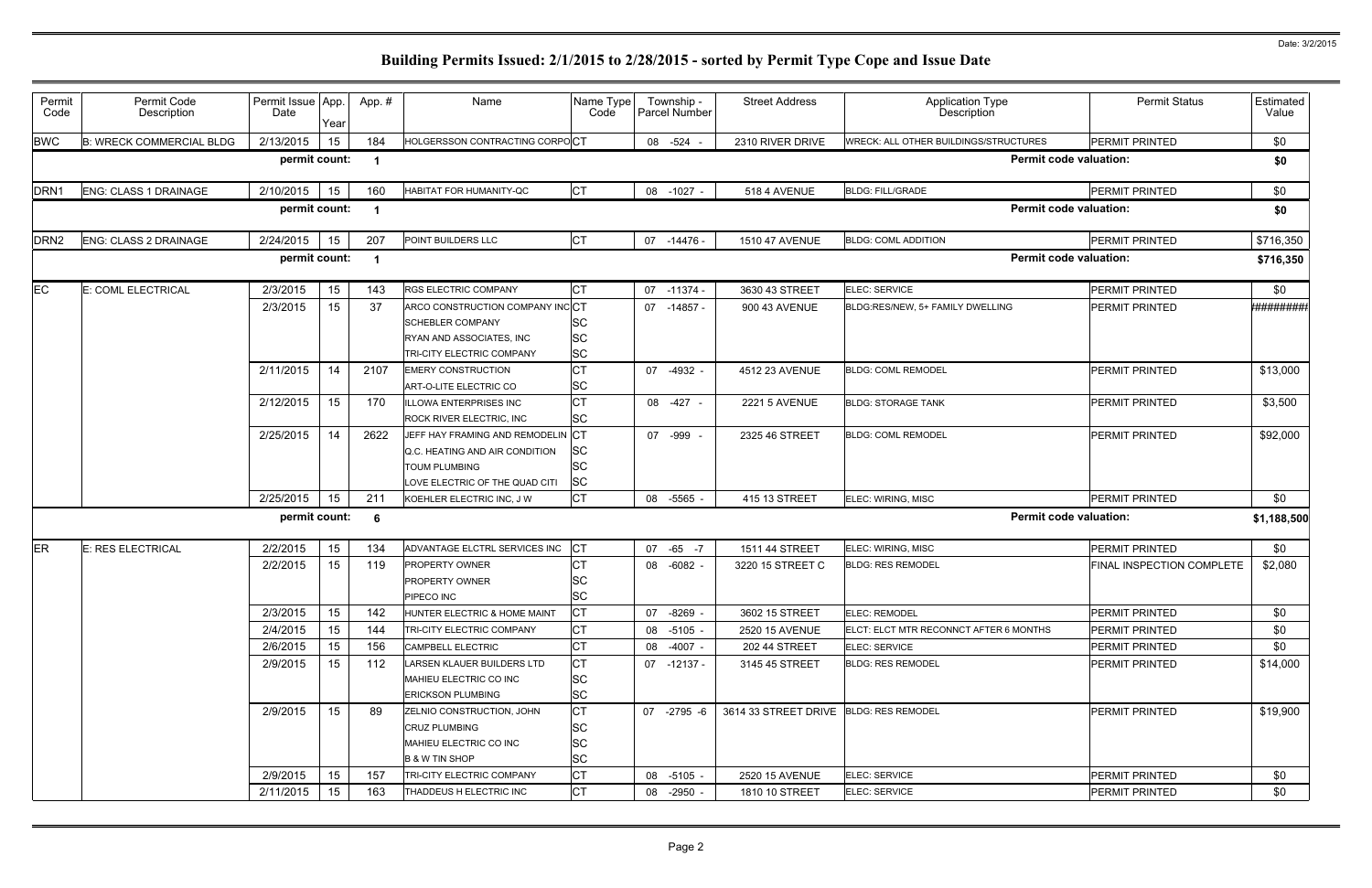| <b>Permit Status</b><br>Estimated<br>Value<br>FINAL INSPECTION COMPLETE<br>\$0<br>\$0<br><b>FINAL INSPECTION COMPLETE</b><br>\$1,200<br>PERMIT PRINTED<br>\$0<br>FINAL INSPECTION COMPLETE<br>\$0<br><b>PERMIT PRINTED</b><br><b>Permit code valuation:</b><br>\$37,180<br>PERMIT PRINTED<br>\$190,000<br><b>Permit code valuation:</b><br>\$190,000<br>PERMIT PRINTED<br>\$204,000<br><b>Permit code valuation:</b><br>\$204,000<br>PERMIT PRINTED<br>\$0<br>\$12,600<br>PERMIT PRINTED<br>\$702,600<br><b>PERMIT PRINTED</b><br>\$0<br><b>PERMIT PRINTED</b><br><b>Permit code valuation:</b><br>\$715,200<br><b>PERMIT PRINTED</b><br>\$204,000<br><b>Permit code valuation:</b><br>\$204,000<br>\$0<br>PERMIT PRINTED<br>\$0<br>PERMIT PRINTED |   |  |
|----------------------------------------------------------------------------------------------------------------------------------------------------------------------------------------------------------------------------------------------------------------------------------------------------------------------------------------------------------------------------------------------------------------------------------------------------------------------------------------------------------------------------------------------------------------------------------------------------------------------------------------------------------------------------------------------------------------------------------------------------|---|--|
|                                                                                                                                                                                                                                                                                                                                                                                                                                                                                                                                                                                                                                                                                                                                                    |   |  |
|                                                                                                                                                                                                                                                                                                                                                                                                                                                                                                                                                                                                                                                                                                                                                    |   |  |
|                                                                                                                                                                                                                                                                                                                                                                                                                                                                                                                                                                                                                                                                                                                                                    |   |  |
|                                                                                                                                                                                                                                                                                                                                                                                                                                                                                                                                                                                                                                                                                                                                                    |   |  |
|                                                                                                                                                                                                                                                                                                                                                                                                                                                                                                                                                                                                                                                                                                                                                    |   |  |
|                                                                                                                                                                                                                                                                                                                                                                                                                                                                                                                                                                                                                                                                                                                                                    |   |  |
|                                                                                                                                                                                                                                                                                                                                                                                                                                                                                                                                                                                                                                                                                                                                                    |   |  |
|                                                                                                                                                                                                                                                                                                                                                                                                                                                                                                                                                                                                                                                                                                                                                    |   |  |
|                                                                                                                                                                                                                                                                                                                                                                                                                                                                                                                                                                                                                                                                                                                                                    |   |  |
|                                                                                                                                                                                                                                                                                                                                                                                                                                                                                                                                                                                                                                                                                                                                                    |   |  |
|                                                                                                                                                                                                                                                                                                                                                                                                                                                                                                                                                                                                                                                                                                                                                    |   |  |
|                                                                                                                                                                                                                                                                                                                                                                                                                                                                                                                                                                                                                                                                                                                                                    |   |  |
|                                                                                                                                                                                                                                                                                                                                                                                                                                                                                                                                                                                                                                                                                                                                                    |   |  |
|                                                                                                                                                                                                                                                                                                                                                                                                                                                                                                                                                                                                                                                                                                                                                    | 3 |  |
|                                                                                                                                                                                                                                                                                                                                                                                                                                                                                                                                                                                                                                                                                                                                                    |   |  |
|                                                                                                                                                                                                                                                                                                                                                                                                                                                                                                                                                                                                                                                                                                                                                    |   |  |
|                                                                                                                                                                                                                                                                                                                                                                                                                                                                                                                                                                                                                                                                                                                                                    |   |  |
|                                                                                                                                                                                                                                                                                                                                                                                                                                                                                                                                                                                                                                                                                                                                                    |   |  |
|                                                                                                                                                                                                                                                                                                                                                                                                                                                                                                                                                                                                                                                                                                                                                    |   |  |
|                                                                                                                                                                                                                                                                                                                                                                                                                                                                                                                                                                                                                                                                                                                                                    |   |  |

| Permit<br>Code | Permit Code<br>Description | Permit Issue App.<br>Date | Year | App. #                  | Name                             | Name Type<br>Code | Township -<br>Parcel Number | <b>Street Address</b> | Application Type<br>Description     | <b>Permit Status</b>          | Estimated<br>Value |
|----------------|----------------------------|---------------------------|------|-------------------------|----------------------------------|-------------------|-----------------------------|-----------------------|-------------------------------------|-------------------------------|--------------------|
| ER             | E: RES ELECTRICAL          | 2/11/2015                 | 15   | 161                     | L & L ELECTRIC INC               | СT                | 08 -5879 -                  | 406 9 STREET          | ELEC: WIRING, MISC                  | FINAL INSPECTION COMPLETE     | \$0                |
|                |                            | 2/11/2015                 | 15   | 162                     | L & L ELECTRIC INC               | <b>CT</b>         | 08<br>$-6865 -$             | <b>1509 26 AVENUE</b> | ELEC: WIRING, MISC                  | FINAL INSPECTION COMPLETE     | \$0                |
|                |                            | 2/18/2015                 | 15   | 125                     | TRI-STATE FIRE CONTROL INC       | <b>CT</b>         | 07 -2757 -                  | 4100 27 STREET        | <b>BLDG: RES MAINTENANCE/REPAIR</b> | <b>PERMIT PRINTED</b>         | \$1,200            |
|                |                            |                           |      |                         | <b>&amp; L ELECTRIC INC</b>      | lSC               |                             |                       |                                     |                               |                    |
|                |                            |                           |      |                         | HOMETOWN PLUMBING AND HEATINGSC  |                   |                             |                       |                                     |                               |                    |
|                |                            | 2/20/2015                 | 15   | 203                     | <b>QUINN ELECTRIC</b>            | СT                | 08<br>-8450 -               | 1878 12 AVENUE        | ELEC: SERVICE                       | FINAL INSPECTION COMPLETE     | \$0                |
|                |                            | 2/25/2015                 | 15   | 209                     | <b>SUMMIT ELECTRIC LLC</b>       | <b>CT</b>         | 08<br>$-2627 -$             | 2418 4 AVENUE         | ELEC: SERVICE                       | PERMIT PRINTED                | \$0                |
|                |                            | permit count:             |      | 14                      |                                  |                   |                             |                       |                                     | <b>Permit code valuation:</b> | \$37,180           |
| <b>EZC</b>     | E: EZ/COML, ELECTRICAL     | 2/13/2015                 | 15   | 122                     | HORIZON RETAIL CONSTRUCTION      | <b>CT</b>         | 07 -347 -1                  | 4500 16 STREET        | <b>BLDG: COML REMODEL</b>           | <b>PERMIT PRINTED</b>         | \$190,000          |
|                |                            |                           |      |                         | <b>EWERT PLUMBING</b>            | <b>SC</b>         |                             |                       |                                     |                               |                    |
|                |                            |                           |      |                         | ROCK RIVER ELECTRIC, INC         | <b>SC</b>         |                             |                       |                                     |                               |                    |
|                |                            | permit count:             |      |                         |                                  |                   |                             |                       |                                     | <b>Permit code valuation:</b> | \$190,000          |
| <b>EZR</b>     | E: EZ/RES, ELECTRICAL      | 2/4/2015                  | 14   | 2087                    | MIDWEST COMPLETE CONSTRUCTIONCT  |                   | 08 -9465 -                  | 1 KONE COURT          | <b>BLDG: RES REMODEL</b>            | <b>PERMIT PRINTED</b>         | \$204,000          |
|                |                            |                           |      |                         | NORTHWEST MECHANICAL             | SC                |                             |                       |                                     |                               |                    |
|                |                            |                           |      |                         | PETERSON PLUMBING AND HEATING SC |                   |                             |                       |                                     |                               |                    |
|                |                            |                           |      |                         | TRI-CITY ELECTRIC COMPANY        | <b>SC</b>         |                             |                       |                                     |                               |                    |
|                |                            |                           |      |                         | CRAWFORD HEATING & COOLING       | <b>SC</b>         |                             |                       |                                     |                               |                    |
|                |                            | permit count:             |      | $\overline{1}$          |                                  |                   |                             |                       |                                     | <b>Permit code valuation:</b> | \$204,000          |
| <b>MC</b>      | M: COML MECHANICAL         | 2/2/2015                  | 15   | 139                     | TOTAL MAINTENANCE INC            | <b>CT</b>         | 07 - 39 - 1                 | 2040 53 STREET        | HTG: BOILER/FURNACE, REPLACE        | <b>PERMIT PRINTED</b>         | \$0                |
|                |                            | 2/4/2015                  | 15   | 17                      | <b>MIKEY'S FLOORING</b>          | <b>CT</b>         | 07 -2757 -                  | 4100 27 STREET        | <b>BLDG: COML REMODEL</b>           | PERMIT PRINTED                | \$12,600           |
|                |                            |                           |      |                         | <b>BRADY COMPANY J.L.</b>        | lSC               |                             |                       |                                     |                               |                    |
|                |                            |                           |      |                         | ADVANCED MECH. & GEOTHERMAL      | <b>SC</b>         |                             |                       |                                     |                               |                    |
|                |                            | 2/25/2015                 | 14   | 3022                    | BUSH CONSTRUCTION COMPANY INC CT |                   | 07 -78 -A                   | 3605 26 AVENUE        | BLDG:RES/NEW, 5+ FAMILY DWELLING    | PERMIT PRINTED                | \$702,600          |
|                |                            |                           |      |                         | ROCK RIVER ELECTRIC, INC         | <b>SC</b>         |                             |                       |                                     |                               |                    |
|                |                            |                           |      |                         | ROCK RIVER ELECTRIC, INC         | <b>SC</b>         |                             |                       |                                     |                               |                    |
|                |                            |                           |      |                         | CRAWFORD HEATING & COOLING       | <b>SC</b>         |                             |                       |                                     |                               |                    |
|                |                            |                           |      |                         | <b>CRAWFORD COMPANY</b>          | <b>SC</b>         |                             |                       |                                     |                               |                    |
|                |                            | 2/27/2015                 | 15   | 237                     | <b>TICA INC</b>                  | <b>CT</b>         | 07 -2436 -3                 | 4319 23 AVENUE        | HTG: OTHER, INSTALL/REPLACE         | PERMIT PRINTED                | \$0                |
|                |                            | permit count:             |      | -4                      |                                  |                   |                             |                       |                                     | <b>Permit code valuation:</b> | \$715,200          |
| <b>MEZR</b>    | M: EZ/RES, MECHANICAL      | 2/12/2015                 | 14   | 2087                    | MIDWEST COMPLETE CONSTRUCTIONCT  |                   | 08 -9465 -                  | 1 KONE COURT          | <b>BLDG: RES REMODEL</b>            | PERMIT PRINTED                | \$204,000          |
|                |                            |                           |      |                         | NORTHWEST MECHANICAL             | <b>SC</b>         |                             |                       |                                     |                               |                    |
|                |                            |                           |      |                         | PETERSON PLUMBING AND HEATING SC |                   |                             |                       |                                     |                               |                    |
|                |                            |                           |      |                         | TRI-CITY ELECTRIC COMPANY        | lSС               |                             |                       |                                     |                               |                    |
|                |                            |                           |      |                         | CRAWFORD HEATING & COOLING       | <b>SC</b>         |                             |                       |                                     |                               |                    |
|                |                            | permit count:             |      | $\overline{\mathbf{1}}$ |                                  |                   |                             |                       |                                     | <b>Permit code valuation:</b> | \$204,000          |
| <b>MR</b>      | M: RES MECHANICAL          | 2/2/2015                  | 15   | 140                     | BRADY COMPANY, J L               | <b>CT</b>         | 08 -6935 -                  | 1625 23 AVENUE        | HTG: BOILER/FURNACE, REPLACE        | PERMIT PRINTED                | \$0                |
|                |                            | 2/4/2015                  | 15   | 147                     | <b>SCHEBLER COMPANY</b>          | <b>CT</b>         | 08 -312 -                   | 1215 32 AVENUE        | HTG: BOILER/FURNACE, REPLACE        | PERMIT PRINTED                | \$0                |
|                |                            |                           |      |                         |                                  |                   |                             |                       |                                     |                               |                    |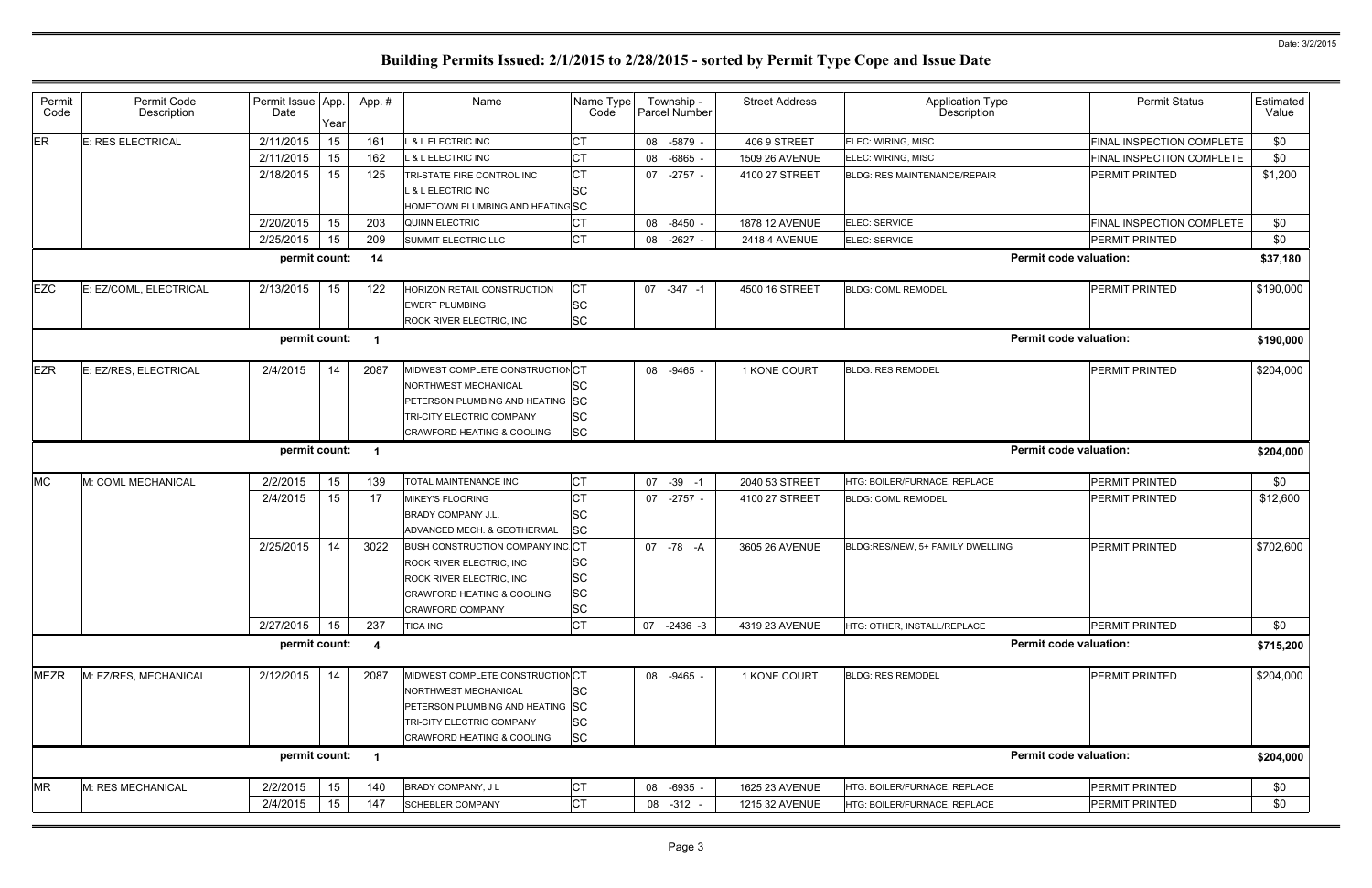| Permit<br>Code | Permit Code<br>Description | Permit Issue App.<br>Date | Year | App. # | Name                           | Name Type<br>Code | Township -<br><b>Parcel Number</b> | <b>Street Address</b>                   | <b>Application Type</b><br>Description                    | <b>Permit Status</b>          | Estimated<br>Value |
|----------------|----------------------------|---------------------------|------|--------|--------------------------------|-------------------|------------------------------------|-----------------------------------------|-----------------------------------------------------------|-------------------------------|--------------------|
| <b>MR</b>      | M: RES MECHANICAL          | 2/4/2015                  | 14   | 2399   | <b>OLJEN INTERNATIONAL LLC</b> | СT                | 08 -3478 -                         | 2535 13 STREET                          | <b>BLDG: RES ADDITION</b>                                 | <b>PERMIT PRINTED</b>         | \$55,000           |
|                |                            |                           |      |        | ALLISON PLUMBING AND HEATING   | <b>SC</b>         |                                    |                                         |                                                           |                               |                    |
|                |                            |                           |      |        | PEEPLES HEATING & AIR COND     | <b>SC</b>         |                                    |                                         |                                                           |                               |                    |
|                |                            |                           |      |        | L & L ELECTRIC INC             | <b>SC</b>         |                                    |                                         |                                                           |                               |                    |
|                |                            |                           |      |        | <b>FIREPLACES PLUS</b>         | <b>SC</b>         |                                    |                                         |                                                           |                               |                    |
|                |                            | 2/4/2015                  | 15   | 146    | <b>SCHEBLER COMPANY</b>        | <b>CT</b>         | 08 -9102                           | 731 24 AVENUE COURT                     | HTG: FURNACE/AC, REPLACE                                  | <b>PERMIT PRINTED</b>         | \$0                |
|                |                            | 2/12/2015                 | 15   | 175    | ADVANCED MECH. & GEOTHERMAL    | <b>CT</b>         | 07 -275 -                          | 3526 70 STREET                          | HTG: FURNACE/AC, REPLACE                                  | <b>PERMIT PRINTED</b>         | \$0                |
|                |                            | 2/12/2015                 | 15   | 174    | <b>B &amp; W TIN SHOP</b>      |                   | 08 -3027 -                         | 2609 4 STREET                           | HTG: BOILER/FURNACE, REPLACE                              | <b>PERMIT PRINTED</b>         | \$0                |
|                |                            | 2/12/2015                 | 15   | 168    | TOTAL MAINTENANCE INC          |                   | 08 -3485                           | 2431 13 STREET                          | HTG: BOILER/FURNACE, REPLACE                              | <b>PERMIT PRINTED</b>         | \$0                |
|                |                            | 2/12/2015                 | 15   | 167    | KALE HEATING & AC              |                   | 08 -5711                           | 2024 18 STREET B                        | HTG: FURNACE/AC, REPLACE                                  | <b>PERMIT PRINTED</b>         | \$0                |
|                |                            | 2/12/2015                 | 15   | 169    | TOTAL MAINTENANCE INC          | СT                | 08 -679                            | 1161 26 STREET                          | HTG: FURNACE/AC, REPLACE                                  | <b>PERMIT PRINTED</b>         | \$0                |
|                |                            | 2/17/2015                 | 15   | 89     | ZELNIO CONSTRUCTION, JOHN      | <b>CT</b>         | 07 -2795 -6                        | 3614 33 STREET DRIVE                    | <b>BLDG: RES REMODEL</b>                                  | <b>PERMIT PRINTED</b>         | \$19,900           |
|                |                            |                           |      |        | CRUZ PLUMBING                  | <b>SC</b>         |                                    |                                         |                                                           |                               |                    |
|                |                            |                           |      |        | MAHIEU ELECTRIC CO INC         | <b>SC</b>         |                                    |                                         |                                                           |                               |                    |
|                |                            |                           |      |        | <b>B &amp; W TIN SHOP</b>      | <b>SC</b>         |                                    |                                         |                                                           |                               |                    |
|                |                            | 2/18/2015                 | 15   | 195    | PRECISION AIR HTG & AC INC     | <b>CT</b>         | $08 - 1218 -$                      | <b>1542 11 AVENUE</b>                   | HTG: FURNACE/AC, REPLACE                                  | <b>PERMIT PRINTED</b>         | \$0                |
|                |                            | 2/18/2015                 | 15   | 194    | DOUG'S HEATING & AIR COND      | IСТ               | 08 -1582 -                         | 3510 4 AVENUE                           | HTG: BOILER/FURNACE, REPLACE                              | <b>PERMIT PRINTED</b>         | \$0                |
|                |                            | 2/18/2015                 | 15   | 193    | KALE HEATING & AC              | IСТ               | 08 -7461 -                         | 2017 13 STREET                          | HTG: BOILER/FURNACE, REPLACE                              | <b>PERMIT PRINTED</b>         | \$0                |
|                |                            | 2/19/2015                 | 15   | 199    | JOHNSON HEATING & A/C INC      | <b>CT</b>         | -13863 -<br>07                     | 3210 35 AVENUE                          | HTG: FURNACE/AC, REPLACE                                  | <b>PERMIT PRINTED</b>         | \$0                |
|                |                            | 2/25/2015                 | 14   | 3000   | DEFINITIVE BUILDERS INC        | IСТ               | 07 -14771                          |                                         | 3509 72 STREET COURT BLDG:RES/NEW, SINGLE FAMILY DETACHED | <b>PERMIT PRINTED</b>         | \$231,005          |
|                |                            |                           |      |        | <b>BRADY COMPANY J.L.</b>      | <b>SC</b>         |                                    |                                         |                                                           |                               |                    |
|                |                            |                           |      |        | <b>BRADY COMPANY J.L.</b>      | <b>SC</b>         |                                    |                                         |                                                           |                               |                    |
|                |                            |                           |      |        | <b>QUINN ELECTRIC</b>          | <b>SC</b>         |                                    |                                         |                                                           |                               |                    |
|                |                            |                           |      |        | <b>BRADY COMPANY J.L.</b>      | <b>SC</b>         |                                    |                                         |                                                           |                               |                    |
|                |                            | 2/25/2015                 | 15   | 215    | <b>FREED HEATING &amp; AC</b>  |                   | -179 -10<br>07                     | 2808 32 AVENUE DRIVE                    | HTG: BOILER/FURNACE. REPLACE                              | <b>PERMIT PRINTED</b>         | \$0                |
|                |                            | 2/25/2015                 | 15   | 216    | <b>FREED HEATING &amp; AC</b>  |                   | 07 -535 -16                        | 2913 13 AVENUE                          | HTG: FURNACE/AC. REPLACE                                  | <b>PERMIT PRINTED</b>         | \$0                |
|                |                            | 2/25/2015                 | 15   | 212    | <b>FREED HEATING &amp; AC</b>  |                   | 07 -7513 -                         | 2318 18 STREET B                        | <b>HTG: BOILER/FURNACE. REPLACE</b>                       | <b>PERMIT PRINTED</b>         | \$0                |
|                |                            | 2/25/2015                 | 15   | 220    | JOHNSON HEATING & A/C INC      | СT                | 07 -85 -                           | 2424 41 STREET                          | HTG: BOILER/FURNACE, REPLACE                              | <b>PERMIT PRINTED</b>         | \$0                |
|                |                            | 2/25/2015                 | 15   | 213    | <b>FREED HEATING &amp; AC</b>  |                   | 08 -263 -                          | 1522 29 AVENUE                          | HTG: BOILER/FURNACE, REPLACE                              | PERMIT PRINTED                | \$0                |
|                |                            | 2/25/2015                 | 15   | 214    | FREED HEATING & AC             |                   | 08 -6817 -21                       | 1020 23 STREET                          | HTG: BOILER/FURNACE, REPLACE                              | PERMIT PRINTED                | \$0                |
|                |                            | 2/27/2015                 | 15   | 234    | <b>BRADY COMPANY J.L.</b>      |                   | 07 -12228                          |                                         | 3506 56 STREET COURT HTG: BOILER/FURNACE, REPLACE         | <b>PERMIT PRINTED</b>         | \$0                |
|                |                            | 2/27/2015                 | 15   | 230    | TOTAL MAINTENANCE INC          | СT                | 07 -1892 -                         | 2816 23 AVENUE                          | HTG: BOILER/FURNACE, REPLACE                              | PERMIT PRINTED                | \$0                |
|                |                            | 2/27/2015                 | 15   | 227    | BRADY COMPANY, J L             |                   | $-6842 -$<br>07                    | 3117 26 STREET                          | HTG: BOILER/FURNACE, REPLACE                              | PERMIT PRINTED                | \$0                |
|                |                            | 2/27/2015                 | 15   | 229    | BRADY COMPANY, J L             |                   | 07 -7769                           | 3735 40 STREET PLACE                    | HTG: BOILER/FURNACE, REPLACE                              | PERMIT PRINTED                | \$0                |
|                |                            | 2/27/2015                 | 15   | 236    | TOTAL MAINTENANCE INC          |                   | 08 -4440 -                         | 364 14 AVENUE                           | <b>HTG: BOILER/FURNACE, REPLACE</b>                       | <b>PERMIT PRINTED</b>         | \$0                |
|                |                            | 2/27/2015                 | 15   | 235    | TOTAL MAINTENANCE INC          | СT                | 08 - 642 -                         | 1168 26 STREET A                        | HTG: BOILER/FURNACE, REPLACE                              | <b>PERMIT PRINTED</b>         | \$0                |
|                |                            | permit count:             |      | 27     |                                |                   |                                    |                                         |                                                           | <b>Permit code valuation:</b> | \$305,905          |
| <b>PC</b>      | P: COML PLUMBING           | 2/4/2015                  | 15   | 148    | <b>ERICKSON PLUMBING</b>       | СT                | 12 -1676                           | 2701 69 AVENUE COURT PLBG: SEWER REPAIR |                                                           | PERMIT PRINTED                | \$0                |
|                |                            | 2/12/2015                 | 15   | 178    | TOTAL MAINTENANCE INC          | IСТ               | $07 - 34 - 1$                      | 1811 53 STREET                          | PLBG: INSTALLATION, COMMERCIAL                            | PERMIT PRINTED                | \$0                |
|                |                            |                           |      |        | TOTAL MAINTENANCE INC          | <b>CT</b>         |                                    |                                         |                                                           |                               |                    |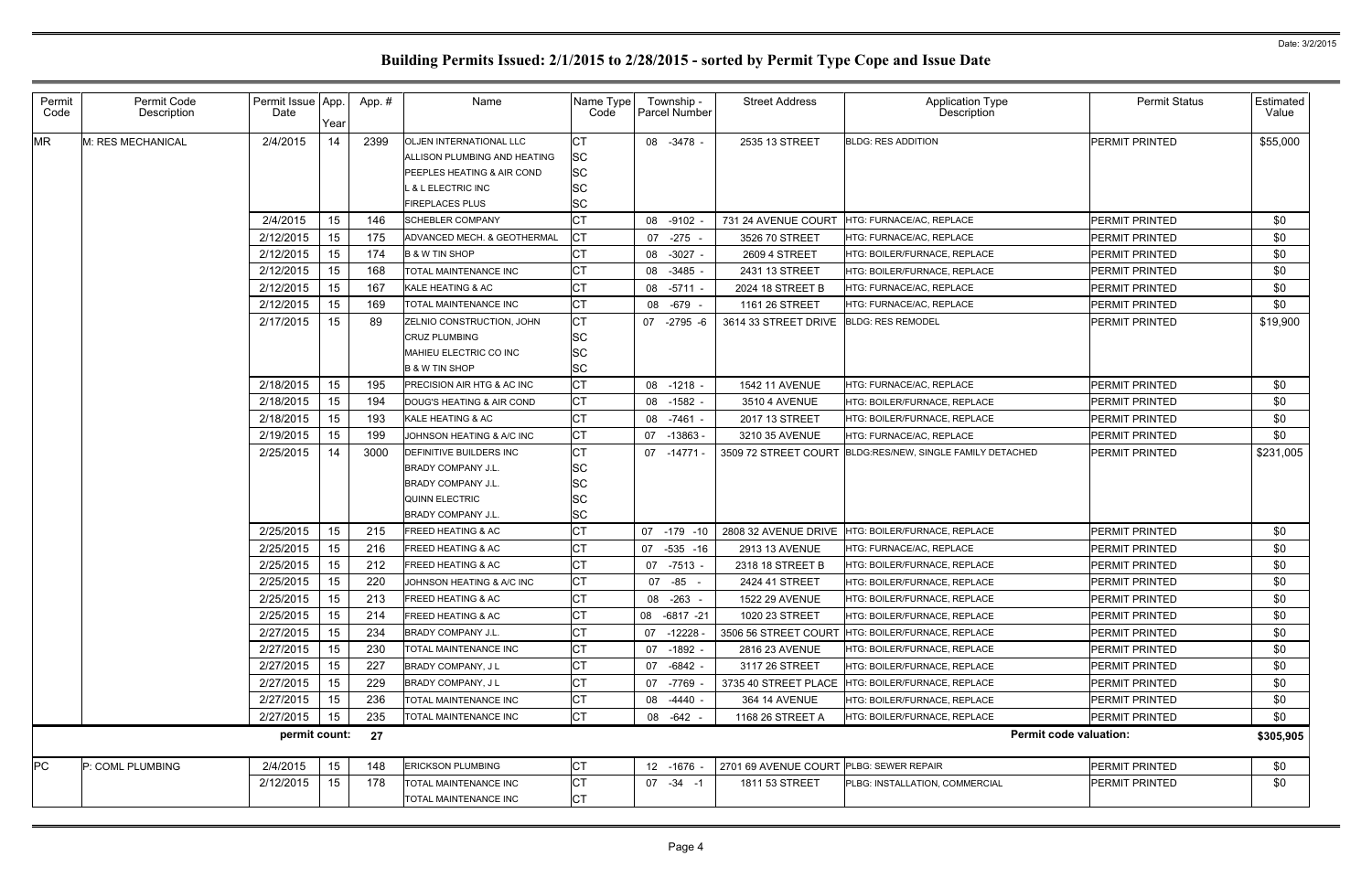| Permit<br>Code   | Permit Code<br>Description             | Permit Issue App.<br>Date | Year | App. # | Name                                                                                                                                                                                | Name Type<br>Code                                | Township -<br>Parcel Number | <b>Street Address</b> | <b>Application Type</b><br>Description | <b>Permit Status</b>      | Estimated<br>Value |
|------------------|----------------------------------------|---------------------------|------|--------|-------------------------------------------------------------------------------------------------------------------------------------------------------------------------------------|--------------------------------------------------|-----------------------------|-----------------------|----------------------------------------|---------------------------|--------------------|
| PC               | P: COML PLUMBING                       | 2/26/2015                 | 14   | 3022   | <b>BUSH CONSTRUCTION COMPANY INC CT</b><br><b>ROCK RIVER ELECTRIC, INC.</b><br><b>ROCK RIVER ELECTRIC, INC.</b><br><b>CRAWFORD HEATING &amp; COOLING</b><br><b>CRAWFORD COMPANY</b> | <b>SC</b><br><b>SC</b><br><b>SC</b><br><b>SC</b> | 07 - 78 - A                 | 3605 26 AVENUE        | BLDG:RES/NEW, 5+ FAMILY DWELLING       | PERMIT PRINTED            | \$702,600          |
|                  |                                        | 2/27/2015                 | 15   | 238    | <b>NEELS PLUMBING</b>                                                                                                                                                               | СT                                               | 07 -2436 -3                 | 4319 23 AVENUE        | PLBG: INSTALLATION, COMMERCIAL         | PERMIT PRINTED            | \$0                |
|                  |                                        | 2/27/2015                 | 15   | 125    | TRI-STATE FIRE CONTROL INC                                                                                                                                                          | СT                                               | 07 -2757 -                  | 4100 27 STREET        | <b>BLDG: RES MAINTENANCE/REPAIR</b>    | PERMIT PRINTED            | \$1,200            |
|                  |                                        |                           |      |        | L & L ELECTRIC INC                                                                                                                                                                  | <b>SC</b>                                        |                             |                       |                                        |                           |                    |
|                  |                                        | permit count:             |      |        | HOMETOWN PLUMBING AND HEATINGSC                                                                                                                                                     |                                                  |                             |                       | <b>Permit code valuation:</b>          |                           |                    |
|                  |                                        |                           |      | -5     |                                                                                                                                                                                     |                                                  |                             |                       |                                        |                           | \$703,800          |
| PCR <sub>6</sub> | P: RES GAS MTR RECONCT (6 MO 2/27/2015 |                           | 15   | 228    | WATSON PLUMBING AND MECHANICACT                                                                                                                                                     |                                                  | 07 -2386 -C                 | 3240 40 STREET        | PLBG: GAS MTR RECONNECT AFTER 6 MONTHS | <b>PERMIT PRINTED</b>     | \$0                |
|                  |                                        | permit count:             |      |        |                                                                                                                                                                                     |                                                  |                             |                       | <b>Permit code valuation:</b>          |                           | \$0                |
| <b>PCWS</b>      | P: CITY WATER/SEWER                    | 2/4/2015                  | 15   | 152    | <b>BLONDELL PLUMBING SERVICES</b>                                                                                                                                                   | <b>CT</b>                                        | 07 -7831 -                  | 2615 31 STREET        | PLBG: SEWER REPAIR                     | PERMIT PRINTED            | \$0                |
|                  |                                        | permit count:             |      |        |                                                                                                                                                                                     |                                                  |                             |                       | <b>Permit code valuation:</b>          |                           | \$0                |
| PEZC             | P: EZ/COML, PLUMBING                   | 2/12/2015                 | 15   | 122    | HORIZON RETAIL CONSTRUCTION                                                                                                                                                         | <b>CT</b>                                        | 07 -347 -1                  | 4500 16 STREET        | <b>BLDG: COML REMODEL</b>              | <b>PERMIT PRINTED</b>     | \$190,000          |
|                  |                                        |                           |      |        | <b>EWERT PLUMBING</b>                                                                                                                                                               | <b>SC</b>                                        |                             |                       |                                        |                           |                    |
|                  |                                        |                           |      |        | ROCK RIVER ELECTRIC, INC                                                                                                                                                            | <b>SC</b>                                        |                             |                       |                                        |                           |                    |
|                  |                                        | permit count:             |      | - 1    |                                                                                                                                                                                     |                                                  |                             |                       | <b>Permit code valuation:</b>          |                           | \$190,000          |
| <b>PR</b>        | P: RES PLUMBING                        | 2/4/2015                  | 15   | 151    | <b>BLONDELL PLUMBING SERVICES</b>                                                                                                                                                   | <b>CT</b>                                        | 07 -8269                    | 3602 15 STREET        | PLBG: INSTALLATION, RESIDENTIAL        | <b>PERMIT PRINTED</b>     | \$0                |
|                  |                                        | 2/12/2015                 | 15   | 112    | LARSEN KLAUER BUILDERS LTD                                                                                                                                                          | <b>CT</b>                                        | 07 -12137 -                 | 3145 45 STREET        | <b>BLDG: RES REMODEL</b>               | PERMIT PRINTED            | \$14,000           |
|                  |                                        |                           |      |        | MAHIEU ELECTRIC CO INC                                                                                                                                                              | <b>SC</b>                                        |                             |                       |                                        |                           |                    |
|                  |                                        |                           |      |        | <b>ERICKSON PLUMBING</b>                                                                                                                                                            | <b>SC</b>                                        |                             |                       |                                        |                           |                    |
|                  |                                        | 2/12/2015                 | 15   | 166    | ALL ACTION PLUMBING                                                                                                                                                                 | СT                                               | 08 -2248                    | <b>231 14 AVENUE</b>  | PLBG: INSTALLATION, RESIDENTIAL        | PERMIT PRINTED            | \$0                |
|                  |                                        | 2/12/2015                 | 15   | 171    | <b>CJ NOW</b>                                                                                                                                                                       | СT                                               | $-4023$<br>08               | 227 44 STREET         | PLBG: WATER SERVICE REPLACEMENT        | FINAL INSPECTION COMPLETE | \$0                |
|                  |                                        | 2/12/2015                 | 15   | 177    | PETERSON PLUMBING AND HEATING CT                                                                                                                                                    |                                                  | 08 -5659 -                  | 2027 18 STREET B      | <b>PLBG: SEWER REPAIR</b>              | FINAL INSPECTION COMPLETE | \$0                |
|                  |                                        | 2/13/2015                 | 15   | 182    | TOUM PLUMBING                                                                                                                                                                       |                                                  | 08 -1902 -                  | 1834 17 STREET        | PLBG: INSTALLATION, RESIDENTIAL        | PERMIT PRINTED            | \$0                |
|                  |                                        | 2/13/2015                 | 15   | 183    | <b>EWERT PLUMBING</b>                                                                                                                                                               | СT                                               | 08 -3911 -                  | <b>1814 14 AVENUE</b> | PLBG: INSTALLATION, RESIDENTIAL        | <b>PERMIT PRINTED</b>     | \$0                |
|                  |                                        | 2/17/2015                 | 15   | 189    | <b>BAGBY PLUMBING SERVICE</b>                                                                                                                                                       | СT                                               | 07 -9663 -                  | 2470 53 STREET        | PLBG: INSTALLATION, RESIDENTIAL        | PERMIT PRINTED            | \$0                |
|                  |                                        | 2/17/2015                 | 15   | 188    | <b>BAGBY PLUMBING SERVICE</b>                                                                                                                                                       | СT                                               | 08 -183 -29                 | 2401 1 STREET COURT   | PLBG: INSTALLATION, RESIDENTIAL        | <b>PERMIT PRINTED</b>     | \$0                |
|                  |                                        | 2/17/2015                 | 15   | 187    | <b>CJ NOW</b>                                                                                                                                                                       |                                                  | 08 -2371 -                  | <b>422 18 AVENUE</b>  | PLBG: SEWER SERVICE REPLACEMENT        | PERMIT PRINTED            | \$0                |
|                  |                                        | 2/19/2015                 | 15   | 201    | HOMETOWN PLUMBING AND HEATING CT                                                                                                                                                    |                                                  | 08 -3236 -                  | 315 17 AVENUE         | PLBG: INSTALLATION, RESIDENTIAL        | <b>PERMIT PRINTED</b>     | \$0                |
|                  |                                        | 2/19/2015                 | 15   | 200    | HOMETOWN PLUMBING AND HEATING CT                                                                                                                                                    |                                                  | 08 -3336 -                  | 1932 23 STREET        | PLBG: WATER SERVICE REPLACEMENT        | PERMIT PRINTED            | \$0                |
|                  |                                        | 2/26/2015                 | 15   | 221    | PETERSON PLUMBING AND HEATING                                                                                                                                                       | Iст                                              | 07 -11236 -                 | 4824 52 AVENUE        | PLBG: SEWER REPAIR                     | <b>PERMIT PRINTED</b>     | \$0                |
|                  |                                        | 2/27/2015                 | 15   | 223    | <b>BAGBY PLUMBING SERVICE</b>                                                                                                                                                       | СT                                               | 07 -1481 -                  | 2443 33 STREET        | PLBG: INSTALLATION, RESIDENTIAL        | <b>PERMIT PRINTED</b>     | \$0                |
|                  |                                        | 2/27/2015                 | 15   | 222    | <b>BAGBY PLUMBING SERVICE</b>                                                                                                                                                       | СT                                               | 07 -9862 -                  | 4109 34 AVENUE        | PLBG: INSTALLATION, RESIDENTIAL        | <b>PERMIT PRINTED</b>     | \$0                |
|                  |                                        | 2/27/2015                 | 15   | 233    | <b>CJ NOW</b>                                                                                                                                                                       | СT                                               | -4669 -<br>08               | 2611 12 AVENUE        | PLBG: WATER SERVICE REPLACEMENT        | <b>PERMIT PRINTED</b>     | \$0                |
|                  |                                        | 2/27/2015                 | 15   | 232    | <b>CJ NOW</b>                                                                                                                                                                       | СT                                               | 08 -5639 -                  | 2901 16 STREET        | PLBG: SEWER REPAIR                     | <b>PERMIT PRINTED</b>     | \$0                |